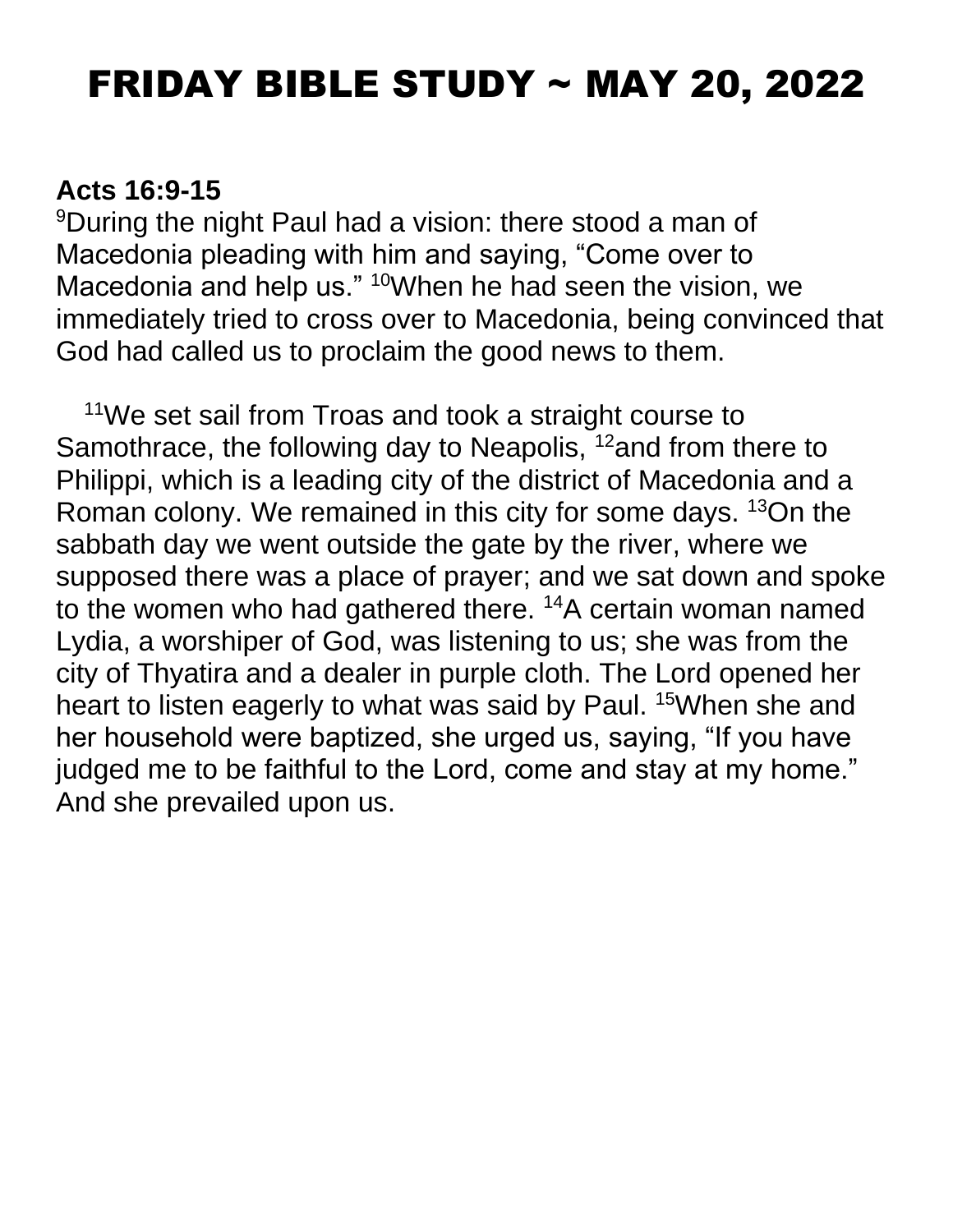## **Psalm 67**

<sup>1</sup>May God be merciful to us and bless us;

may the light of God's face shine upon us.

<sup>2</sup>Let your way be known upon earth,

your saving health among all nations.

 $3$ Let the peoples praise you, O God; let all the peoples praise you.

<sup>4</sup> Let the nations be glad and sing for joy,

for you judge the peoples with equity and guide all the nations on earth.

<sup>5</sup>Let the peoples praise you, O God;

let all the peoples praise you.

<sup>6</sup>The earth has brought forth its increase;

God, our own God, has blessed us.

<sup>7</sup>May God give us blessing,

and may all the ends of the earth stand in awe.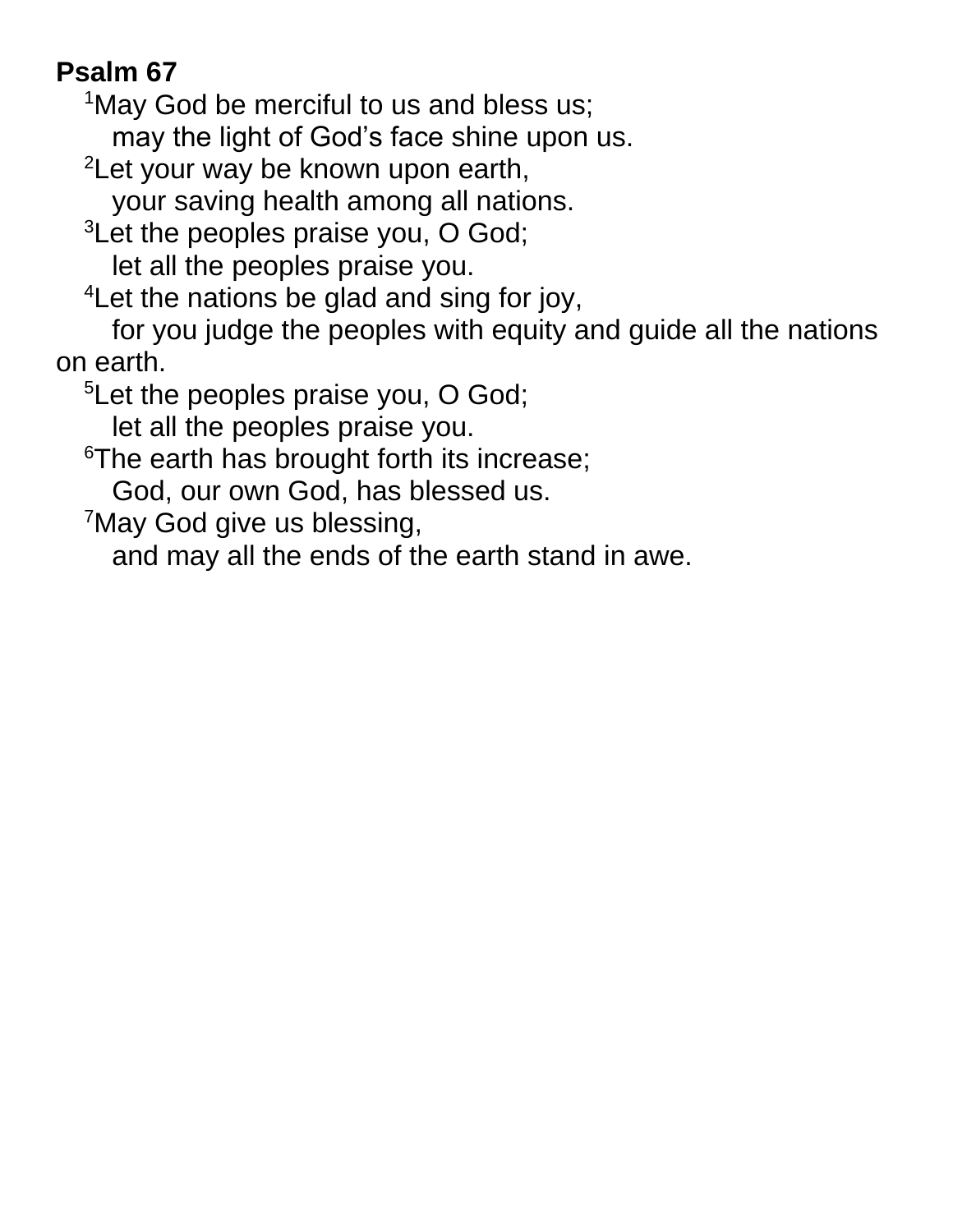#### **Revelation 21:10, 22--22:5**

 $10$ And in the spirit [one of the angels] carried me away to a great, high mountain and showed me the holy city Jerusalem coming down out of heaven from God.

 $22$ I saw no temple in the city, for its temple is the Lord God the Almighty and the Lamb. <sup>23</sup> And the city has no need of sun or moon to shine on it, for the glory of God is its light, and its lamp is the Lamb. <sup>24</sup>The nations will walk by its light, and the kings of the earth will bring their glory into it.  $^{25}$ lts gates will never be shut by day and there will be no night there. <sup>26</sup>People will bring into it the glory and the honor of the nations. <sup>27</sup>But nothing unclean will enter it, nor anyone who practices abomination or falsehood, but only those who are written in the Lamb's book of life.

 $22:1$ Then the angel showed me the river of the water of life, bright as crystal, flowing from the throne of God and of the Lamb <sup>2</sup>through the middle of the street of the city. On either side of the river is the tree of life with its twelve kinds of fruit, producing its fruit each month; and the leaves of the tree are for the healing of the nations. <sup>3</sup>Nothing accursed will be found there any more. But the throne of God and of the Lamb will be in it, and his servants will worship him; <sup>4</sup>they will see his face, and his name will be on their foreheads. <sup>5</sup>And there will be no more night; they need no light of lamp or sun, for the Lord God will be their light, and they will reign forever and ever.

### **Gospel: John 14:23-29**

<sup>23</sup>Jesus answered [Judas (not Iscariot),] "Those who love me will keep my word, and my Father will love them, and we will come to them and make our home with them. <sup>24</sup>Whoever does not love me does not keep my words; and the word that you hear is not mine, but is from the Father who sent me.

<sup>25"</sup>I have said these things to you while I am still with you.  $^{26}$ But the Advocate, the Holy Spirit, whom the Father will send in my